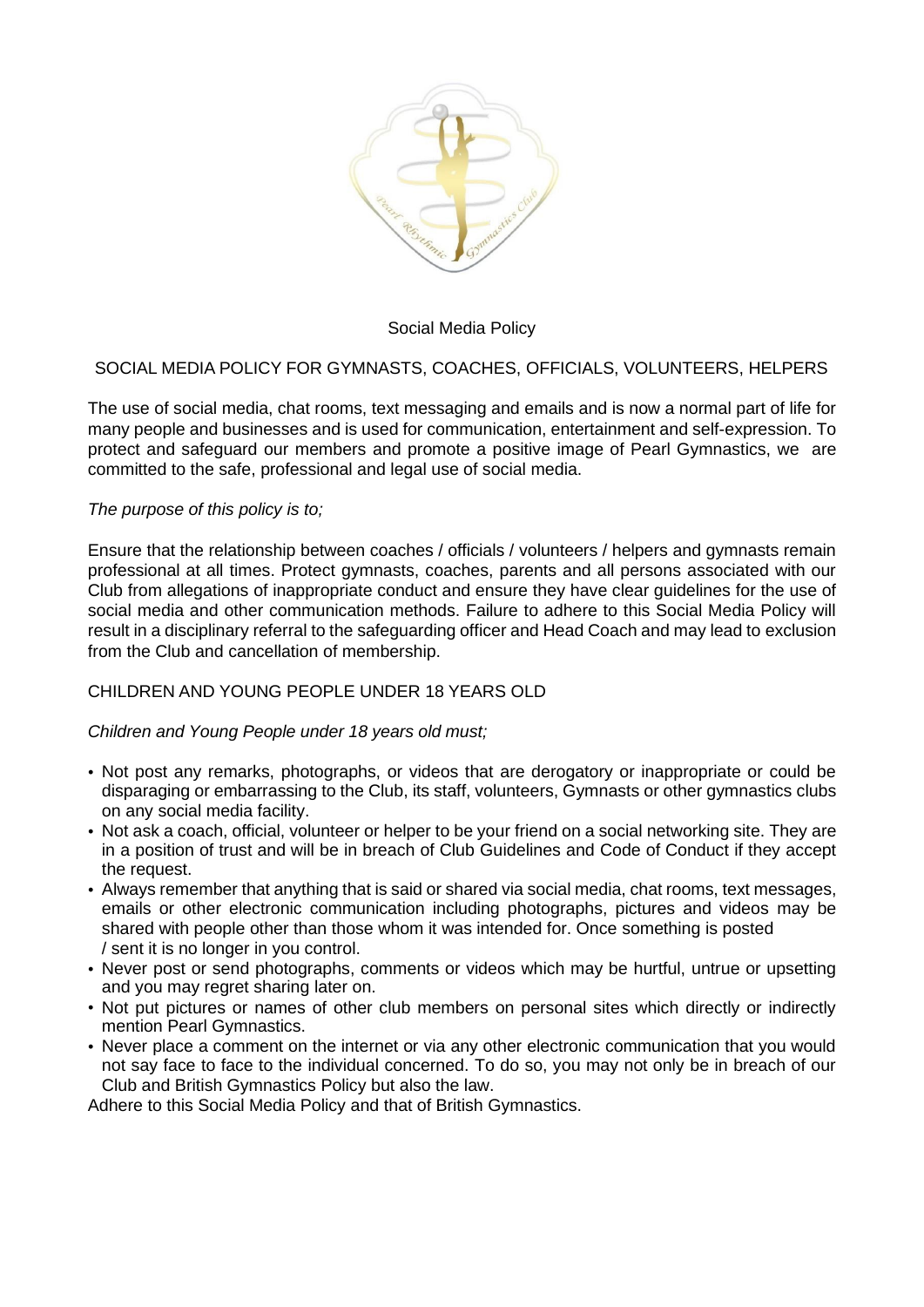# COACHES / OFFICIALS / VOLUNTEERS / HELPERS

#### *Coaches / Officials / Volunteers / Helpers are in a position of trust and responsibility therefore must;*

- Never have any gymnast under 18 years old, or an individual over 18 years old for whom they have responsibility for, as a friend or contact on their personal phone, social media or other electronic communication facility.
- Never contact a gymnast under 18 years old or an individual over 18 years old for whom they have responsibility for, on their personal phone, social media or other electronic communication facility.
- Decline any friend request made by any gymnast under the age of 18 years old or an individual over the age of 18 years old for whom they have responsibility for.
- Not post any remarks, photographs, or videos that are derogatory or inappropriate or could be disparaging or embarrassing to the Club, it's staff, volunteers, Gymnasts or other gymnastics clubs on any social media facility.

Adhere to this Social Media Policy and that of British Gymnastics.

## PARENTS / CARERS / GUARDIANS

*Parents / Carers / Guardians must;*

- Never communicate with a child, young person or protected adult under the age of 18 years old via social media, chat room or other electronic communication unless prior consent has been given by their parent, carer or guardian.
- Decline any friend request from a child, young person or protected adult under the age of 18 years old made via social media, chat room or other electronic communication unless prior consent has been given by their parent, carer or guardian.
- Not post any remarks, photographs, or videos that are derogatory or inappropriate or could be disparaging or embarrassing to the Club, it's staff, volunteers, Gymnasts or other gymnastics clubs, in any social media facility.
- Not ask a coach, official, volunteer or helper to be your friend on a social networking site. They are in a position of trust and have a duty of care to your child and will therefore be in breach of Club Guidelines and Code of Conduct if they accept the request.
- Always remember that anything that is said or shared via social media, chat rooms, text messages, emails or other electronic communication including photographs, pictures and videos may be shared with people, other than for those whom it was intended. Once something isposted / sent it is no longer in you control.
- Never post or send photographs, comments or videos which may be hurtful, untrue or upsetting
- and you may regret sharing later on.
- Not put pictures or names of other club members on personal sites which directly or indirectly
- mention Pearl Gymnastics.
- Never place a comment on the internet or via any other electronic communication that you would not say to the individual concerned. To do so, you may not only be in breach of our Club and British Gymnastics Policy but also the law.

Adhere to this Social Media Policy and that of British Gymnastics.

*Note:* Coaches should not be contacting individual gymnasts directly, either by means of messaging or on social media. All communications should be made through parents/guardians/ carers.

## WHAT TO DO IF YOU HAVE A CONCERN

As a user of social media, chat rooms and other electronic communication either as a child, young person or adult, you may at some time have a concerns regarding what you have seen or what you have been told by another user. This may range from abusive or negative comments and cyber bullying to suspected grooming for sexual abuse or exploitation.